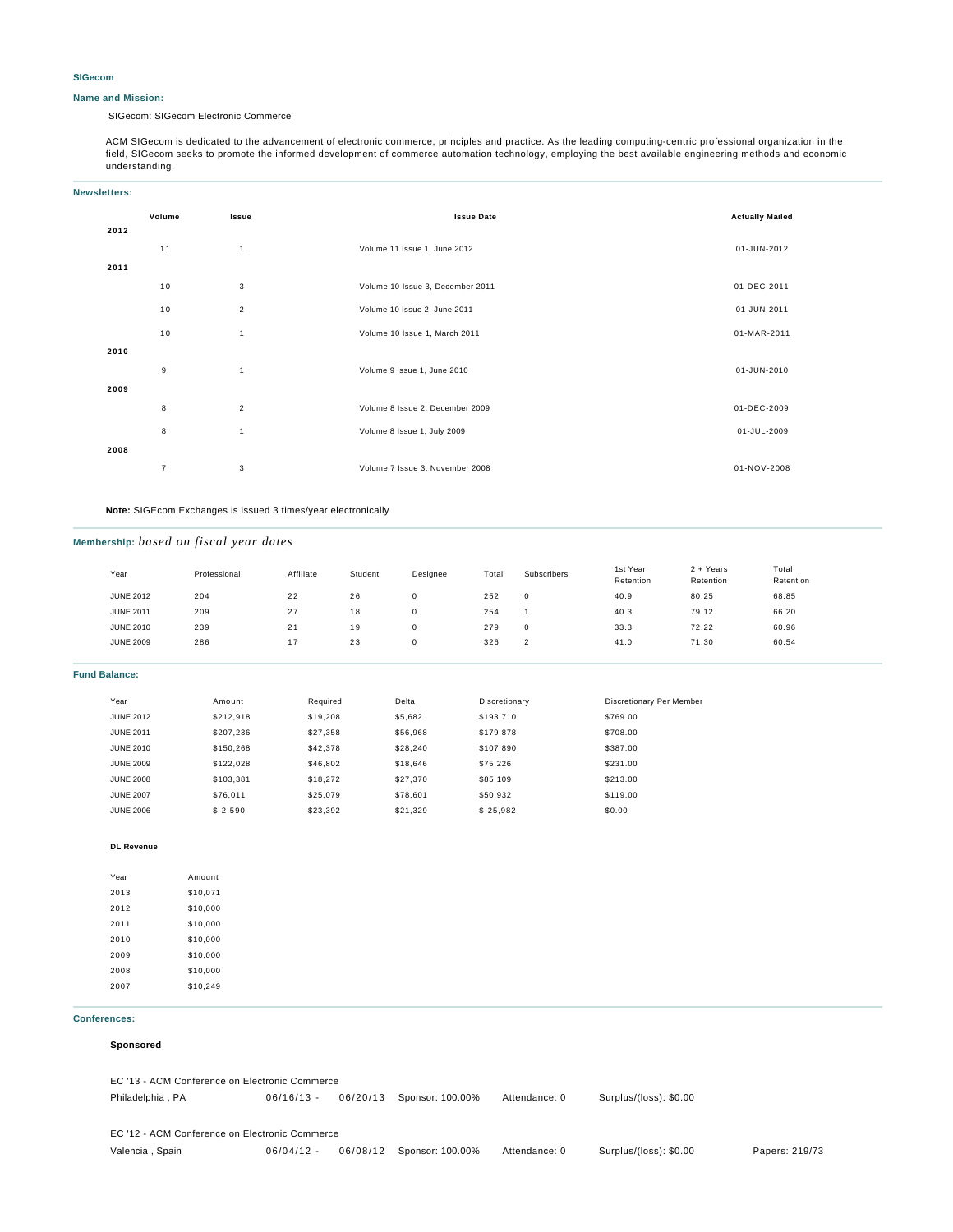| Web Science 2009                                               |                                                                                                             |                           |                 |                             |                |
|----------------------------------------------------------------|-------------------------------------------------------------------------------------------------------------|---------------------------|-----------------|-----------------------------|----------------|
| Tainan, Taiwan                                                 | 07/24/09 - 07/27/09                                                                                         |                           |                 |                             |                |
|                                                                | 22nd International Conference on Industrial Engineering & Other Applications of Applied Intelligent Systems |                           |                 |                             |                |
| New York, NY                                                   | 10/23/09 - 10/25/09                                                                                         |                           |                 |                             |                |
| Third ACM Conference on Recommender Systems                    |                                                                                                             |                           |                 |                             |                |
| Trivandrum, India                                              | 11/27/09 - 11/28/09                                                                                         |                           |                 |                             |                |
|                                                                | International Conference on Advances in Recent Technologies in Computing                                    |                           |                 |                             |                |
| Raleigh, NC                                                    | $04/26/10 - 04/27/10$                                                                                       |                           |                 |                             |                |
| Web Science 2010                                               |                                                                                                             |                           |                 |                             |                |
| Newport Beach, CA                                              | Behavioral and Quantitative Game Theory Conference on Future Directions<br>$05/14/10 - 05/16/10$            |                           |                 |                             |                |
| Barcelona, Spain                                               | 09/26/10 - 09/30/10                                                                                         |                           |                 |                             |                |
| Fourth ACM Conference on Recommender Systems                   |                                                                                                             |                           |                 |                             |                |
| Athens, Greece                                                 | 10/18/10 - 10/20/10                                                                                         |                           |                 |                             |                |
| Symposium on Algorithmic Game Theory                           |                                                                                                             |                           |                 |                             |                |
| New York, NY                                                   | 08/22/11 - 08/23/11                                                                                         |                           |                 |                             |                |
|                                                                | The Second Conference on Auctions, Market Mechanisms, and Their Applications                                |                           |                 |                             |                |
| Amalfi, Italy                                                  | 10/17/11 - 10/19/11                                                                                         |                           |                 |                             |                |
| Symposium on Algorithmic Game Theory                           |                                                                                                             |                           |                 |                             |                |
| Chicago, IL                                                    | 10/23/11 - 10/27/11                                                                                         |                           |                 |                             |                |
| Fifth ACM Conference on Recommender Systems                    |                                                                                                             |                           |                 |                             |                |
| Sixth ACM Conference on Recommender Systems<br>Dublin, Ireland | 09/09/12 - 09/13/12                                                                                         |                           |                 |                             |                |
| Liverpool, United Kingdom                                      |                                                                                                             |                           |                 |                             |                |
| The Eighth Workshop on Internet & Network Economics            | 12/09/12 - 12/12/12                                                                                         |                           |                 |                             |                |
| Hong Kong, Hong Kong                                           | 09/24/13 - 09/28/13                                                                                         |                           |                 |                             |                |
| Seventh ACM Conference on Recommender Systems                  |                                                                                                             |                           |                 |                             |                |
| InCooperation                                                  |                                                                                                             |                           |                 |                             |                |
| Stanford, CA                                                   | $07/06/09 -$                                                                                                | 07/10/09 Sponsor: 100.00% | Attendance: 277 | Surplus/(loss): \$15,605.00 | Papers: 161/40 |
| EC '09 - ACM Conference on Electronic Commerce                 |                                                                                                             |                           |                 |                             |                |
| Cambridge, MA                                                  | $06/07/10 -$<br>06/11/10                                                                                    | Sponsor: 100.00%          | Attendance: 228 | Surplus/(loss): \$39,583.00 | Papers: 136/45 |
| EC '10 - ACM Conference on Electronic Commerce                 |                                                                                                             |                           |                 |                             |                |

## **SIG Chair**

(01-Jul-11 - 30-Jun-13) Dr. David C. Parkes (Elected)

# **SIG Vice Chair**

(01-Jul-11 - 30-Jun-13) Tim Roughgarden (Elected)

# **SIG Conference Approver**

(01-Jul-11 - 30-Jun-13) Dr. David C. Parkes (Appointed)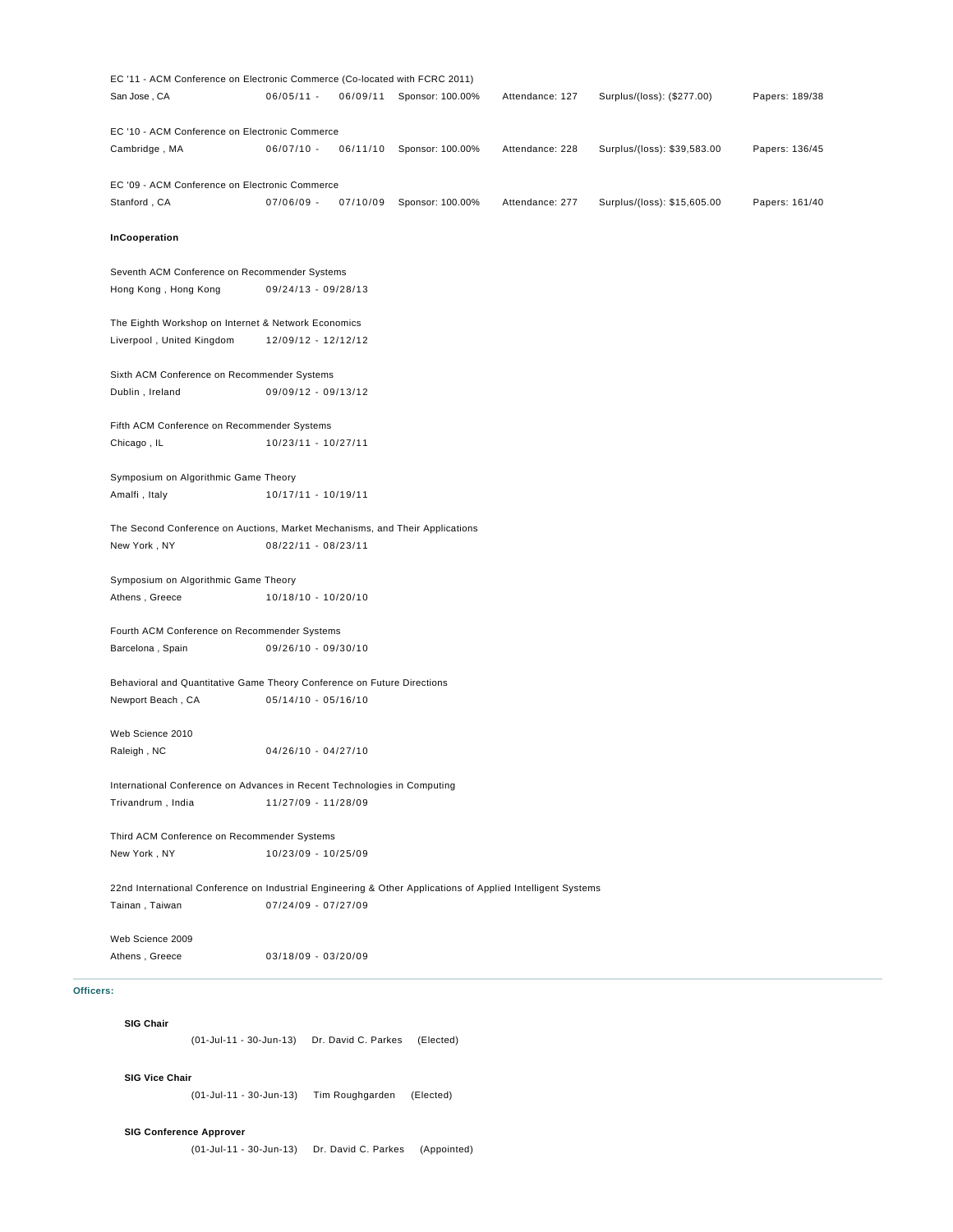### **SIG Secretary/Treasurer**

(01-Jul-11 - 30-Jun-13) Yiling Chen (Elected)

## **SIG Past Chair**

(01-Jul-11 - 30-Jun-13) David M Pennock (Appointed)

### **SIG Chair**

(01-Jul-09 - 30-Jun-11) David M Pennock (Extended) (01-Jul-07 - 30-Jun-09) David M Pennock (Elected)

## **SIG Vice Chair**

(01-Jul-09 - 30-Jun-11) Joan Feigenbaum (Extended) (01-Jul-07 - 30-Jun-09) Joan Feigenbaum (Elected)

#### **SIG Conference Approver**

| (01-Jul-09 - 30-Jun-11) | David M Pennock (Appointed) |  |
|-------------------------|-----------------------------|--|
| (01-Jul-07 - 30-Jun-09) | David M Pennock (Elected)   |  |

#### **SIG Secretary/Treasurer**

| (01-Jul-09 - 30-Jun-11) | Amy Greenwald | (Extended) |
|-------------------------|---------------|------------|
| (01-Jul-07 - 30-Jun-09) | Amy Greenwald | (Elected)  |

## **SIG Information Director**

(19-Jan-07 - 31-Dec-11) Daniel Reeves (Appointed)

#### **Awards:**

#### **Award Description**

There are currently no awards for this SIG.

## **Viability:**

| <b>Viability Report Date</b> | Result                                                     |  |  |
|------------------------------|------------------------------------------------------------|--|--|
|                              |                                                            |  |  |
| September 19, 2008           | Found viable                                               |  |  |
| October 30, 2006             | Found viable-return in 2 years                             |  |  |
| October 03, 2004             | Found viable-return in 2 years                             |  |  |
| October 14, 2000             | Found viable and taken out of original transitional status |  |  |

# **Annual Report Submission:**

| Year    | Response | Note |
|---------|----------|------|
| FY 2001 | No       |      |
| FY 2002 | No       |      |
| FY 2003 | Yes      |      |
| FY 2004 | Yes      |      |
| FY 2005 | Yes      |      |
| FY 2006 | Yes      |      |
| FY 2007 | Yes      |      |
| FY 2008 | Yes      |      |
| FY 2009 | Yes      |      |
| FY 2010 | Yes      |      |
| FY 2011 | Yes      |      |
| FY 2012 | Yes      |      |

## **SGB Meeting Attendance:**

| Year          | Response | Note |
|---------------|----------|------|
| OCT 99        | No       |      |
| FEB 00        | Yes      |      |
| OCT 00        | Yes      |      |
| <b>MAR 01</b> | Yes      |      |
| <b>AUG 01</b> | Yes      |      |